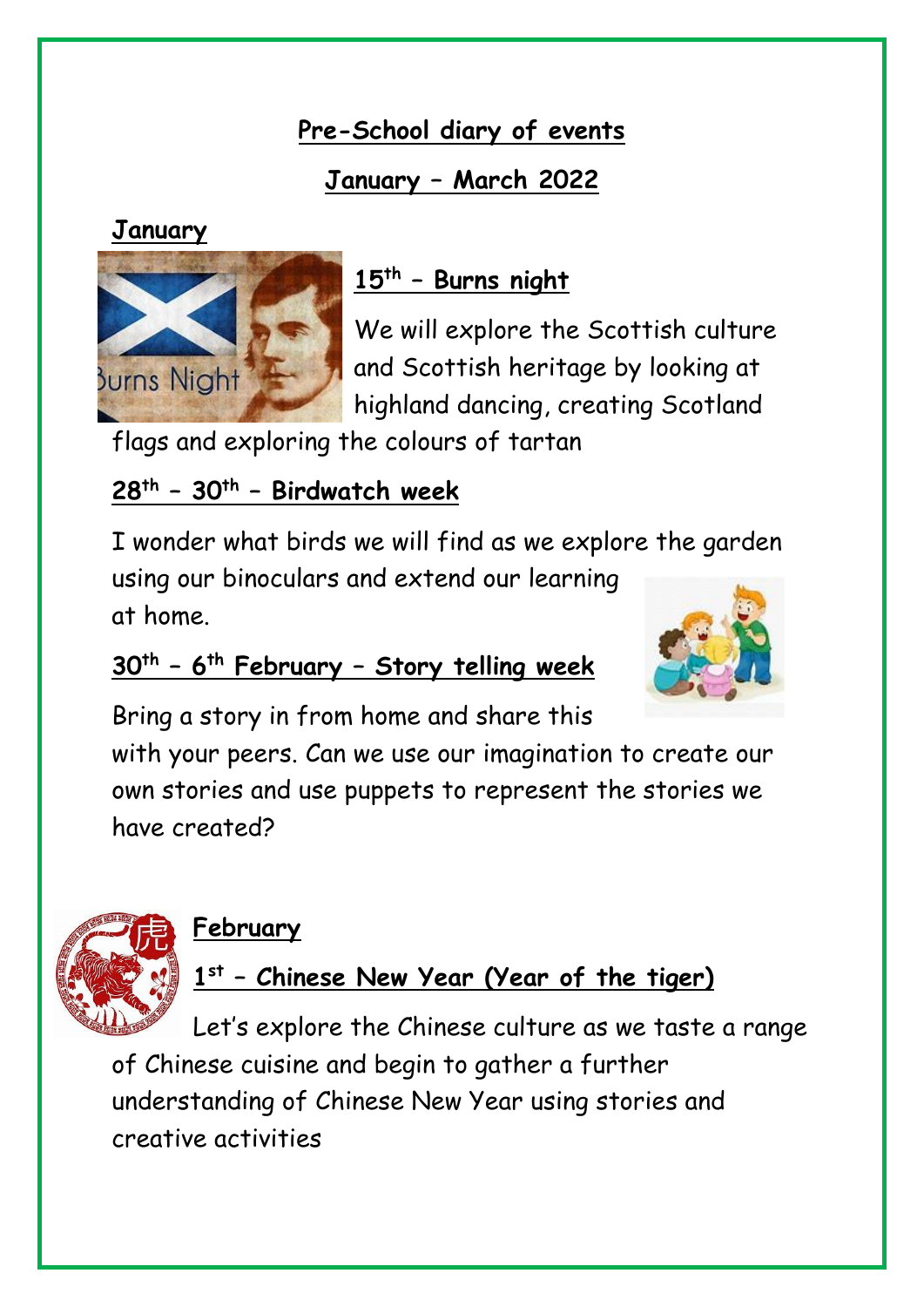# **4 th – 20th – Winter Olympics**

Wrap up warm, put your fast running shoes on and get prepared as we prepare for our own Winter Olympics sports day!



## **7 th – 13th – Mental health week**

The children will explore a range of mindful activities as they begin to understand what helps to promote happy emotions and feeling positive!



# **14th – Valentines day assembly**

Come and join us Via zoom as we celebrate Valentine's day and demonstrate our love for you all!

*Times to be confirmed (via zoom)*

#### **17th – World kindness day**

What makes us kind? The children will explore a range of activities that begins to promote their thinking about what makes us kind.

#### **March**

#### **1 st – St David's Day**

We will begin to explore the Welsh heritage and culture as we explore

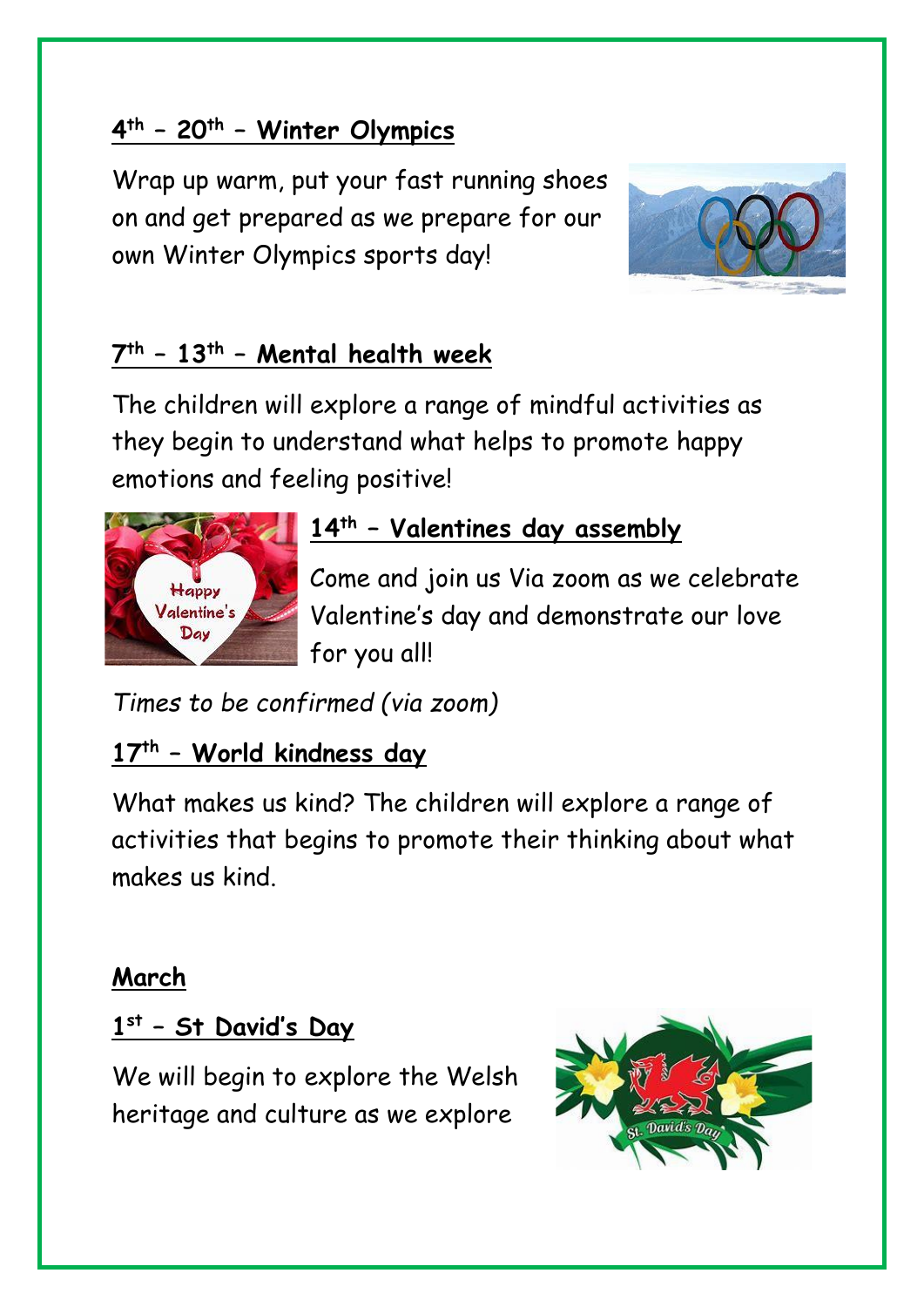the dragon, the Welsh flag and also create our own daffodils.

#### **1 st – Pancake day**

Put on your running shoes and your best balancing hands and let's have a pancake race!

#### **3 rd – Wildlife day**

Let's wrap up warm and go and explore the outdoors to see what different insects and minibeasts we will find!



## **3 rd – World book day**

Dress up as your favourite character, bring in your favourite book and let's explore these with your peers!

#### **4 th – 12th – Winter Paralympics**

What makes us, us? Begin to explore what makes us unique and begin to explore using stories and mirrors to draw self portraits

#### **17th – St Patrick's day**

Let's explore the Irish culture and begin to celebrate using crafts and stories to represent St Patrick's day!



**17th – 18th – Holi**